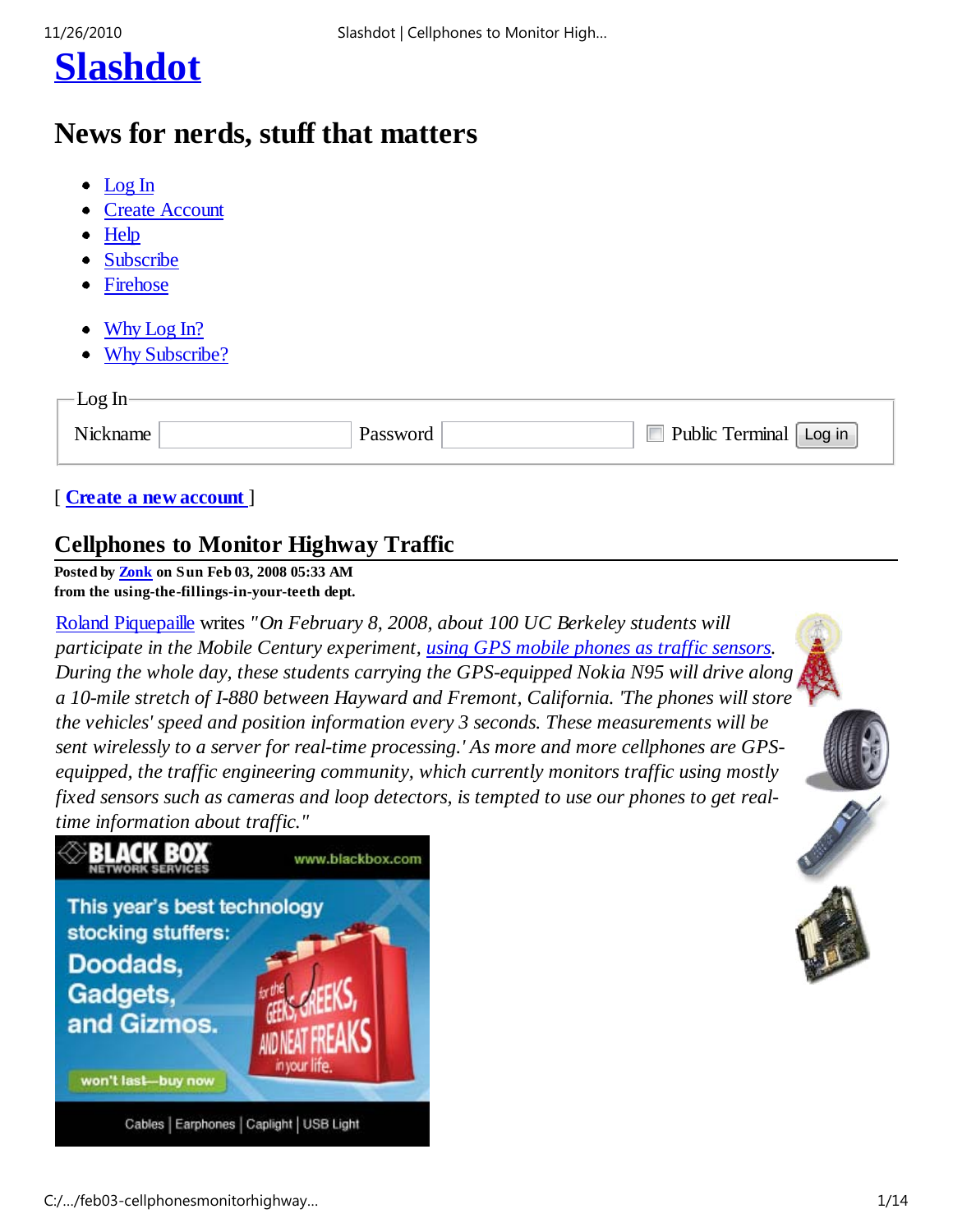renewable.



## **top tags**

- cellphones
	- $\circ$  x
	- $\circ$  !
- $\bullet$  technology
	- $O X$
	- $\circ$  !
- transportation
	- $\circ$  x
	- $\circ$  !
- wireless
	- $\circ$  x
	- $\circ$  !
- turnitoff
	- $\circ$  x
	- $\circ$  !

## **system tags**

- hardware
	- $\circ$  x
	- $\circ$  !
- wireless
	- $\circ$  x
	- $\circ$  !

# **type tag**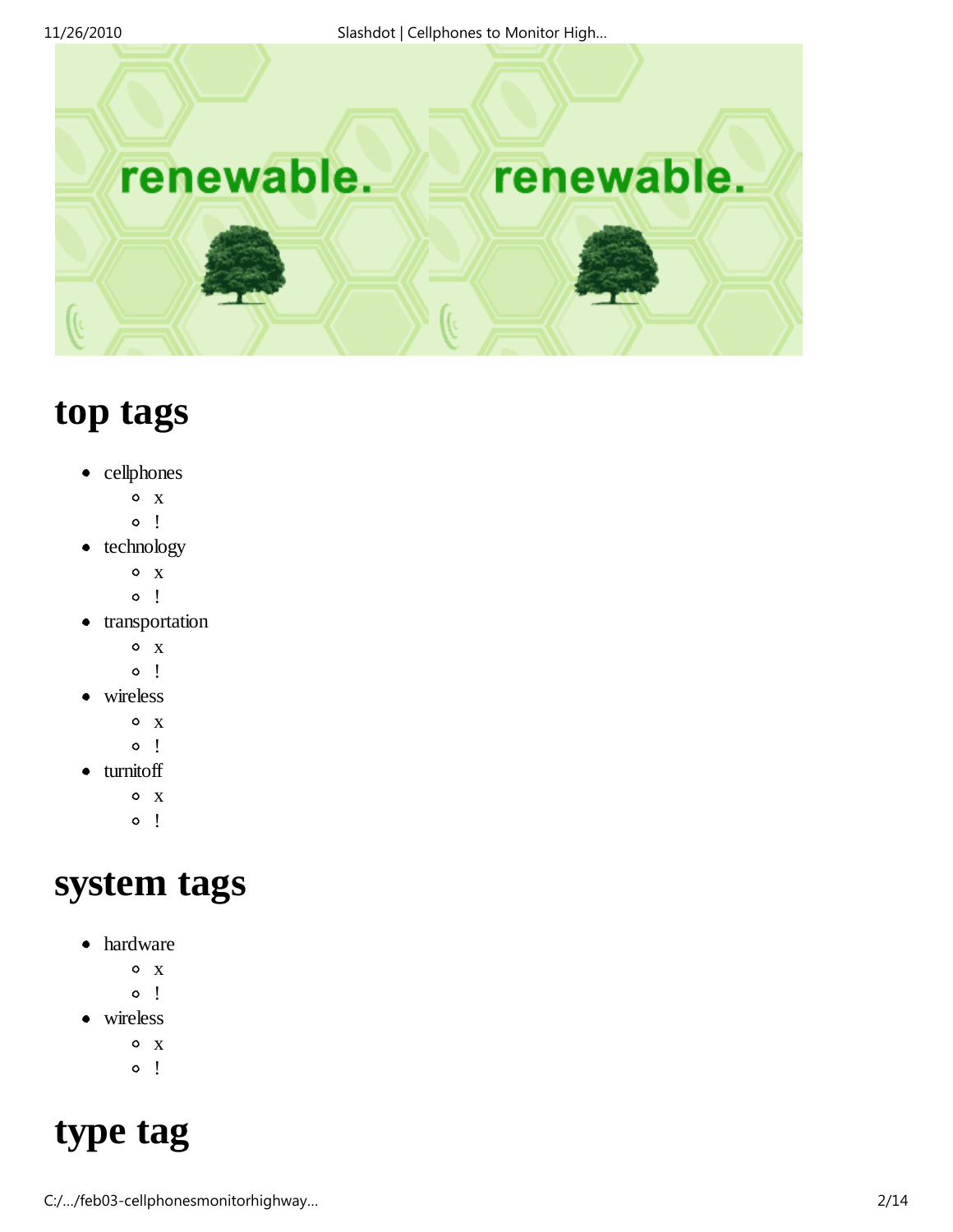- story
	- o x  $\circ$  !
- 11/26/2010 Slashdot | Cellphones to Monitor High…

### **Related Stories**

Firehose:Cellphones to monitor highway traffic by rpiquepa (644694)

**The Netherlands ... (Score:2)**

by foobsr (693224) \* on Sunday February 03 2008, @05:34AM (#22280772) Homepage Journal ... already [engadget.com] has it, the UK and Germany to follow.

Wish those other countries could also follow up with Coffee Shops.

CC.

- and Belgium by Koohoolinn (Score:1) Sunday February 03 2008, @06:07AM
- **Re:The Netherlands ... (Score:4, Insightful)**

by wfberg (24378) on Sunday February 03 2008, @07:06AM (#22281140)

... already has it, the UK and Germany to follow.

The TomTom/Vodafone system doesn't use GPS coordinates being sent by mobiles, it only uses triangulation to work out where handsets are, and how fast they're moving. Highways are already equipped with detection loops every half mile or so, so this is mostly useful for smaller roads. It won't detect roads where cars are at a complete standstill though, if the phone isn't moving fast enough (e.g. less than, say, 4mph) it'll assume the phone's just in the pocket of someone who isn't in a car.

#### **Parent**

- Re:The Netherlands ... by owlnation (Score:3) Sunday February 03 2008, @07:52AM
	- Re: The Netherlands ... by Gordonicp (Score: 3) Sunday February 03 2008, @09:37AM
		- Re:The Netherlands ... by The Spoonman (Score:1) Sunday February 03 2008, @12:00PM
			- **1 reply beneath your current threshold.**
		- Re:The Netherlands ... by overeduc8ed (Score:1) Sunday February 03 2008, @12:06PM
			- Re:The Netherlands ... by Gordonicp (Score:1) Sunday February 03 2008, @02:19PM
				- Re:The Netherlands ... by rabbit994 (Score:3) Sunday February 03 2008, @02:41PM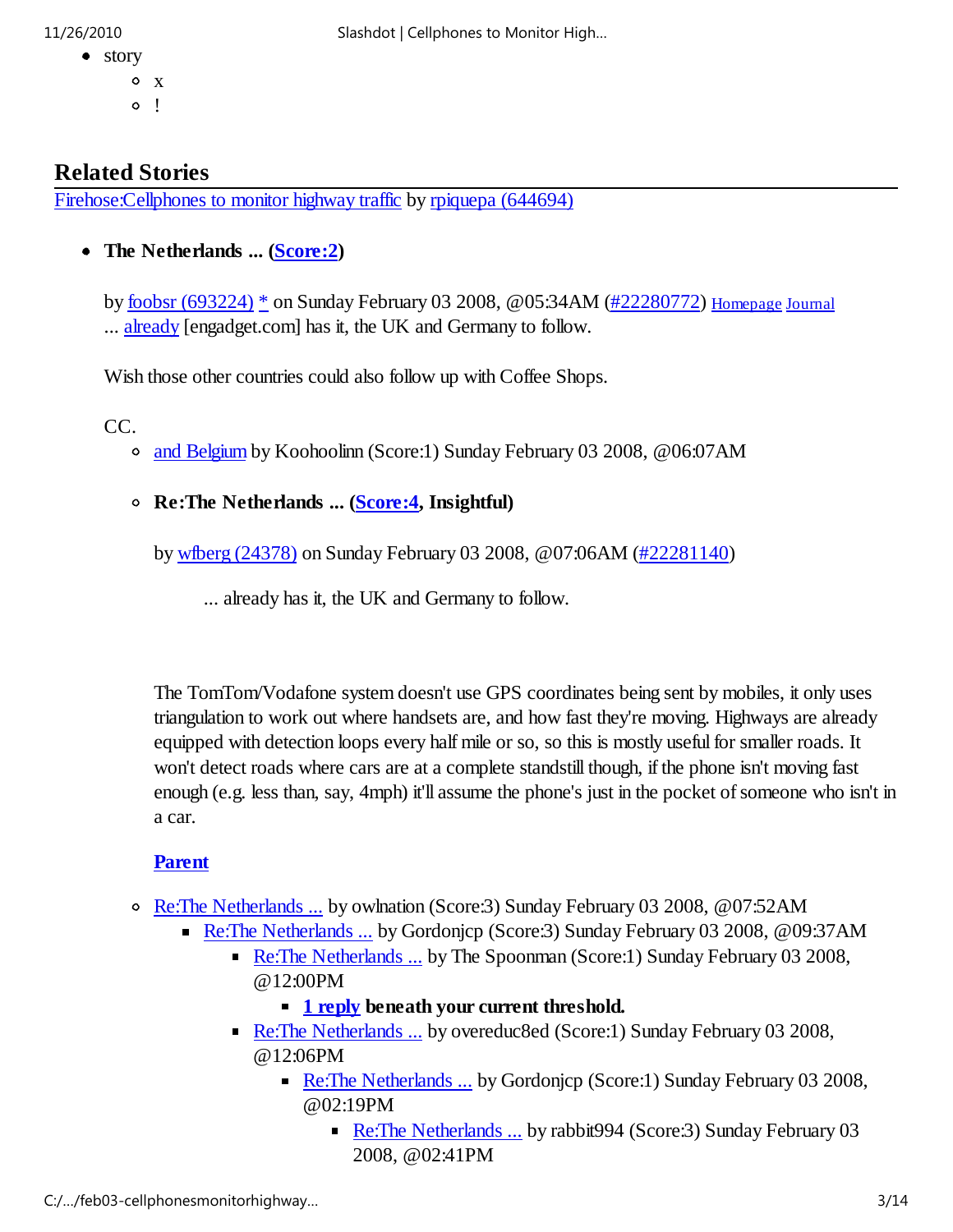- Re:The Netherlands ... by MacDork (Score:1) Monday February 04 2008, @12:01AM
	- Re:The Netherlands ... by Gordonicp (Score: 2) Monday February 04 2008, @04:14AM
		- Re: The Netherlands ... by MacDork (Score:1) Monday February 04 2008, @05:01AM
			- Re:The Netherlands ... by Gordonicp (Score:2) Monday February 04 2008, @10:36AM
- Re:The US... by sTc\_morphius (Score:1) Sunday February 03 2008, @10:06AM
- Re:The Netherlands ... by Whyskas (Score:1) Sunday February 03 2008, @11:25AM

**Measuring changes results (Score:1)**

by DanMelks (1108493) on Sunday February 03 2008, @05:40AM (#22280798)

- While well intentioned, I hope these testers remember that measuring a system changes the system.
	- Re:Measuring changes results by davester666 (Score:1) Sunday February 03 2008, @06:03AM
		- Re:Measuring changes results by jamesh (Score:3) Sunday February 03 2008, @07:03AM
			- Re:Measuring changes results by nack107 (Score:1) Sunday February 03 2008, @10:07AM
				- Re:Measuring changes results by jamesh (Score: 2) Monday February 04 2008, @01:43AM
				- **1 reply beneath your current threshold.**
				- **Re:Measuring changes results (Score:5, Insightful)**

by vertinox (846076) on Sunday February 03 2008, @10:23AM (#22281862) *How is that abuse? Anyone doing 80mph on a road where the limit is 55mph is breaking the law and should be caught and fined, and if they do it too many times, have their car impounded and crushed into a little cube, and then charged a disposal fee for their cube.*

I think the problem is that of now, everyone breaks the law every now and then without really thinking about it. If the world got to a state where you got punished every time you broke the law even slightly then such issue would get quite serious.

In fact, I'd wager (if you have a car) that you broke the speed limit somewhere the last time you drove even if it was simply 1 to 5mph over the limit.

The real problem is that many local and state government gets a great deal of revenue from speeding and parking tickets so rather than to alleviate the core problem of they encourage quotas and sometimes post arbitrary low speed limits in order to increase revenue. I mentioned parking tickets because there was story a while back where an Apple Store offered to buy two parking meters outside their store to mark as noparking zone for aesthetics (you know Apple) at the theoretical price of what those parking meters could provide if they were maned 24/7 365 days a year, but the city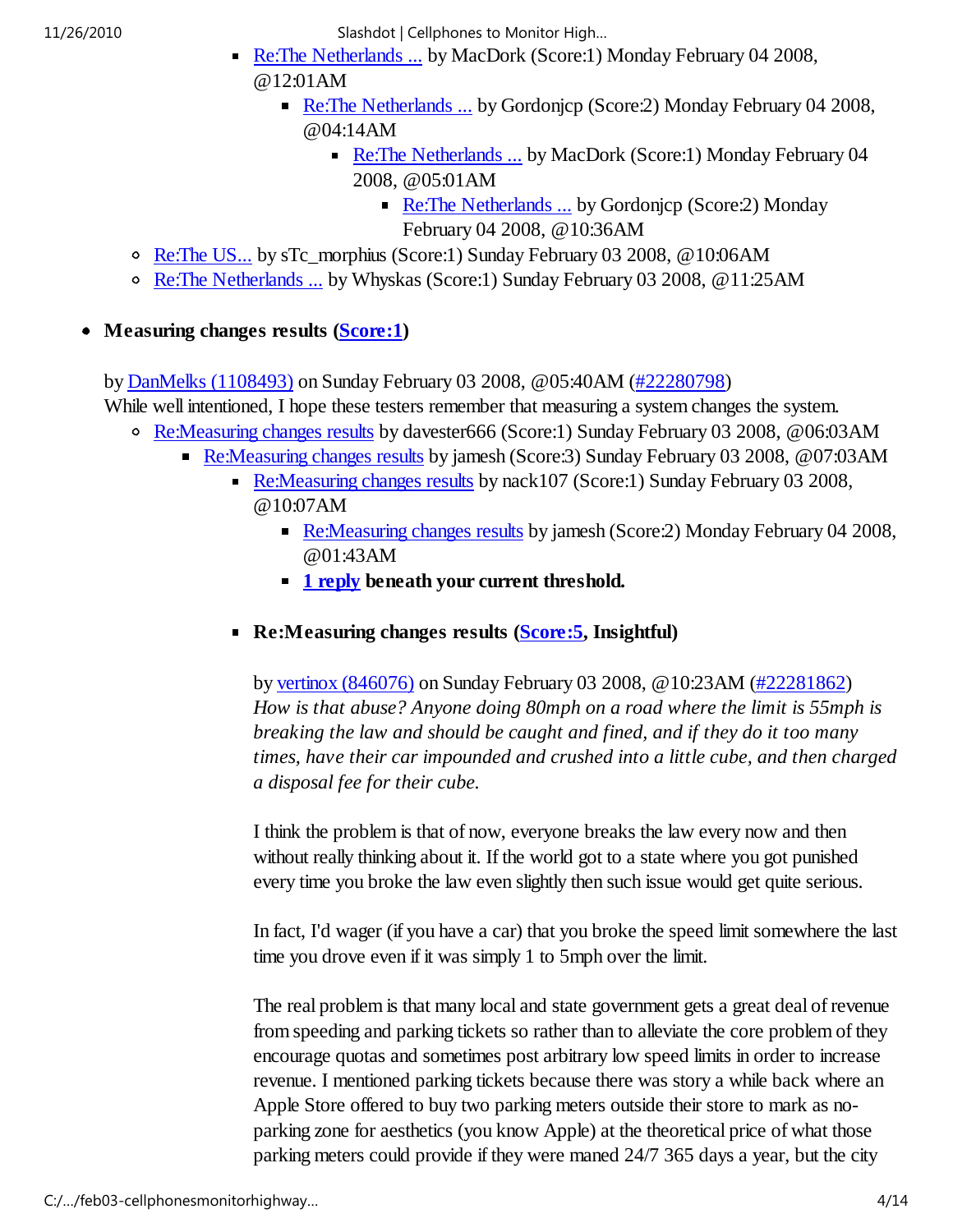refused on the grounds it had never been done but moreover they made more money from parking tickets than the actual meters. Its the same with speeding... They don't want reduction but they want the violations.

If a cell phone system allowed them to charge violators instantly it would result in more of this at the extreme not to mention possible corruption. Recently in Philadelphia, there is a big spat between city hall and the Parking Authority [philly.com] about revenue and where it is going and complaints about corruption the the Authority organization.

My first suggestion would be to either have revenues earn not go to the gathering organization itself but possibly elsewhere like education or charity.

And if they want a technical solution, then I would argue that make it so cars can't break the posted limit rather than fining them money every time they violate the speed (and or parking). Now keep in mind, I'm probaly one of the more slower drivers out there you'll meet and you'll never see me park in a place I'm not supposed to (I'm that anal) but the issue that these organizations being allowed another way to squeeze money and make things arbitrarily "more illegal" in order to increase revenue bothers me.

None of these government bodies actually want to curb speeding. Their livelihood depends on it.

#### **Parent**

#### **Re:Measuring changes results (Score: 5, Insightful)**

by jacksonj $04$  (800021)  $\langle$ nick@tn-uk.net $>$  on Sunday February 03 2008, @10:37AM (#22281950) Homepage

Making cars not able to break the speed limit is a massive safety problem. I've been in situations (usually on a motorway or other large trunk road) where something has happened, a guy loses control and pings off the central reservation etc and I needed the extra speed \*immediately\* to get out of the way. If I was already cruising down the outside lane at 70mph (UK limit) then where would I get the extra speed from? I suppose some form of 'burst' limiting could be a solution.

Also there's a huge difference between safe and not. On an empty motorway with clear vision I would say it's safe to do 90mph or up, conversely on a motorway in heavy fog it's common to see people going no faster than 50, and that's on the outside. If you're being really anal about it then some drivers are far safer at high speeds than others. There can be no technical solution to this unless there is a system in place which knows the skill of all drivers, the position of all cars, all road conditions, and is capable of making intelligent judgements about what is safe and what isn't.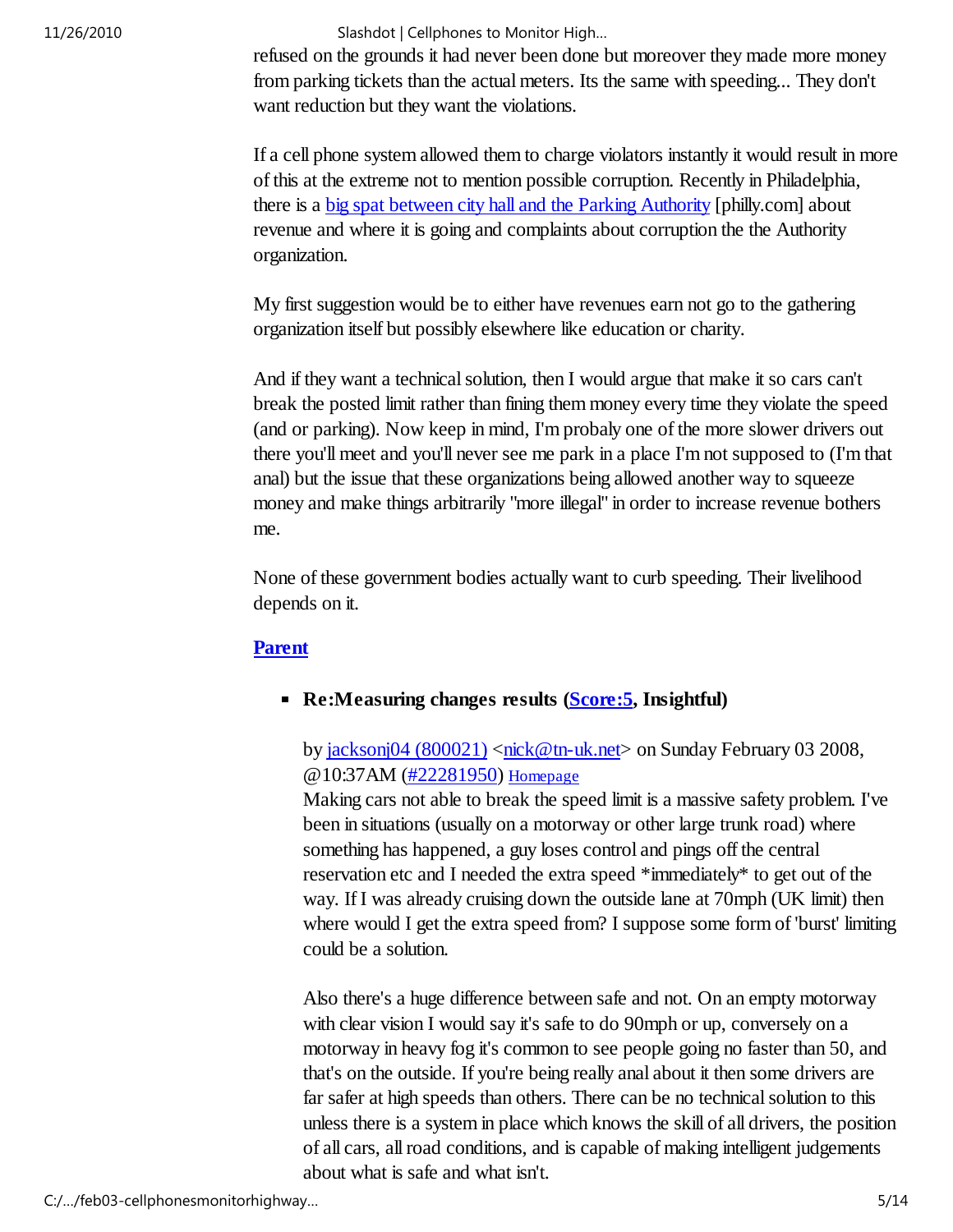#### **Parent**

- Speeding is not a victimless crime by sean4u (Score:1) Sunday February 03 2008, @11:58PM
- Re: Measuring changes results by Dan541 (Score: 1) Monday February 04 2008, @12:51AM
- **1 reply beneath your current threshold.**
- Re:Measuring changes results by WaltFrench (Score:1) Sunday February 03 2008, @04:56PM
- **1 reply beneath your current threshold.**
- Re:Measuring changes results by trappy420 (Score:1) Sunday February 03 2008, @10:28AM
	- Re: Measuring changes results by I\_M\_Noman (Score:1) Sunday February 03 2008, @11:51AM
		- Re:Measuring changes results by trappy420 (Score:1) Sunday February 03 2008, @11:57AM
- Re:Measuring changes results by SvetBeard (Score:2) Sunday February 03 2008, @12:12PM
	- Re: Measuring changes results by WCLPeter (Score: 2) Sunday February 03 2008, @02:41PM
	- Re:Measuring changes results by jamesh (Score: 2) Monday February 04 2008, @01:31AM
- Re:Measuring changes results by level\_headed\_midwest (Score:2) Sunday February 03 2008, @10:35AM
- Re: Measuring changes results by jamesh (Score: 2) Monday February 04 2008, @01:35AM
- **3 replies beneath your current threshold.**
- Re:Measuring changes results by kesuki (Score:2) Sunday February 03 2008, @11:15PM
- Re:Measuring changes results by palegray.net (Score:2) Sunday February 03 2008, @06:32AM
- 100 UC Berkeley students by smitty one each (Score:2) Sunday February 03 2008, @07:27AM
- **I had this idea a long time ago. (Score:3, Interesting)**

by caluml (551744) <slashdotNO@SPAMspamgoeshere.calum.org> on Sunday February 03 2008, @05:45AM (#22280822) Homepage

Another idea I had years ago [calum.org]. My idea though was to pay people to run the software on their phones (just as Google pay people to have ads on their sites - paying per hour of data uploaded, or something similar), and then lease the aggregated data to interested parties. Companies interested in building/buying toll roads, government agencies to see if new roads need to be built, etc etc.

However, with SatNav getting more and more sophisticated, it was only going to be a matter of time before TomTom (or whoever) built a model where it uploaded your position back to them, enabling them to build up a realtime picture of traffic speeds, which they could then use to update drivers to avoid jams, etc.

- Re:I had this idea a long time ago. by palegray.net (Score:1) Sunday February 03 2008, @06:39AM
	- Re:I had this idea a long time ago. by caluml (Score: 2) Sunday February 03 2008,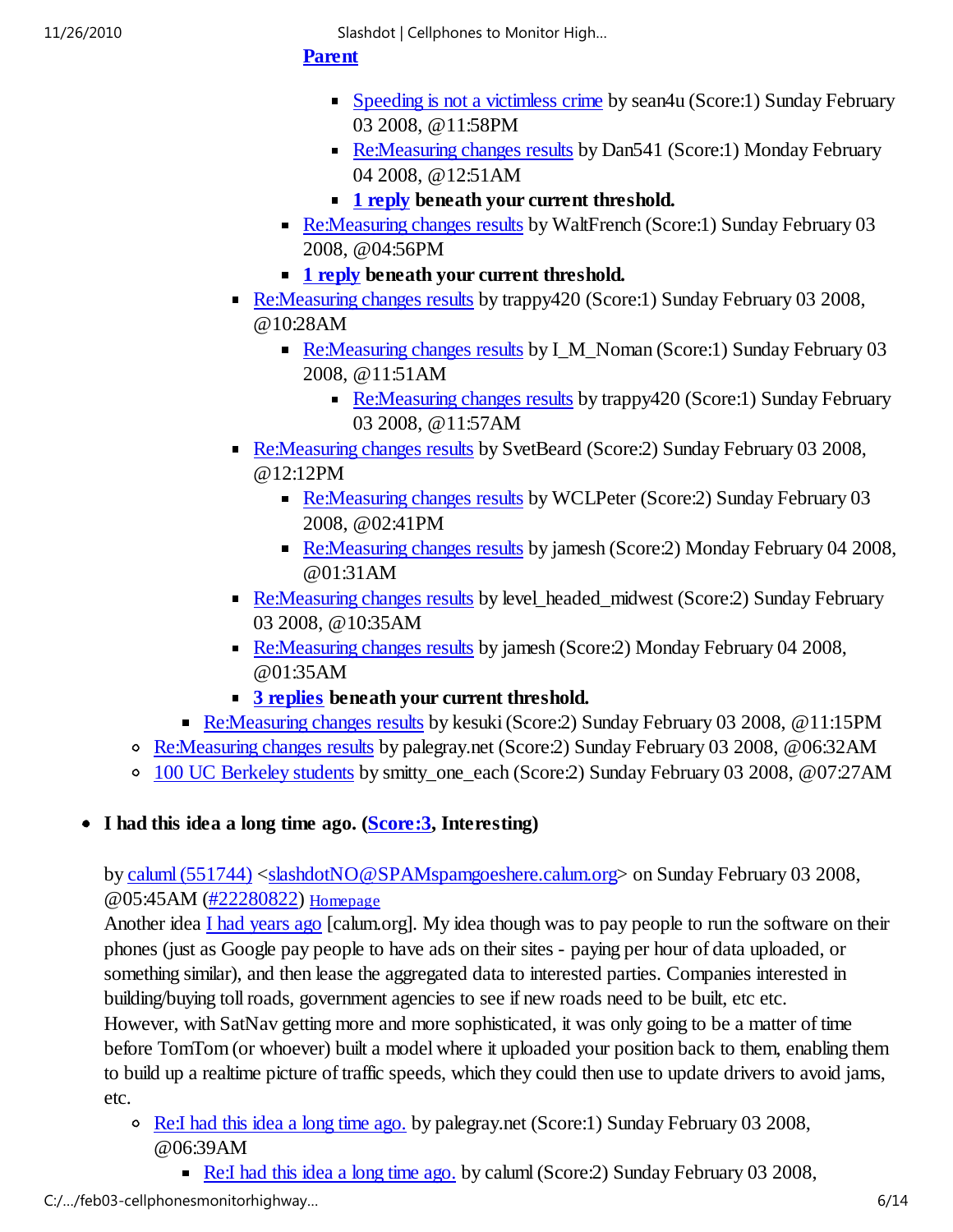- @07:10AM
	- Re:I had this idea a long time ago. by AGMW (Score:2) Sunday February 03 2008, @08:48AM
		- Re:I had this idea a long time ago. by esper (Score:2) Sunday February 03 2008, @01:08PM
	- Re:I had this idea a long time ago. by jonbryce (Score:2) Sunday February 03 2008, @08:56AM
		- Re:I had this idea a long time ago. by caluml (Score:2) Sunday February 03 2008, @09:03AM
			- Re:I had this idea a long time ago. by markdavis (Score:2) Sunday February 03 2008, @09:20AM
				- Re:I had this idea a long time ago. by poot\_rootbeer (Score:2) Monday February 04 2008, @10:22AM
				- Re:I had this idea a long time ago. by caluml (Score:2) Monday February 04 2008, @11:38AM
				- Re:I had this idea a long time ago. by markdavis (Score:2) Monday February 04 2008, @06:29PM
- **1 reply beneath your current threshold.**
- Re:I had this idea a long time ago. by Tony Hoyle (Score:2) Sunday February 03 2008, @07:40AM
	- Re:I had this idea a long time ago. by caluml (Score: 2) Sunday February 03 2008, @08:34AM
- Re:I had this idea a long time ago. by Anonymous Coward (Score:1) Sunday February 03 2008, @08:00AM
- **3 replies beneath your current threshold.**
- **Call me crazy...but (Score:2, Insightful)**

by William Robinson (875390) on Sunday February 03 2008, @05:55AM (#22280862) *skeptical -1*

Will it not be misused by finding the routine information of people?

- Re:Call me crazy...but by Dan541 (Score:1) Sunday February 03 2008, @06:02AM
	- **1 reply beneath your current threshold.**
- Re:Call me crazy...but by palegray.net (Score:2) Sunday February 03 2008, @06:48AM
- **Big Brother (Score:2, Insightful)**

by Dan541 (1032000) <danNO@SPAMdanscomp.net> on Sunday February 03 2008, @05:59AM (#22280878)

Will this gps information be warrantless?

**Slashdot stories to monitor website traffic (Score:2)**

by houghi (78078) on Sunday February 03 2008, @06:06AM (#22280920) Homepage C:/…/feb03-cellphonesmonitorhighway… 7/14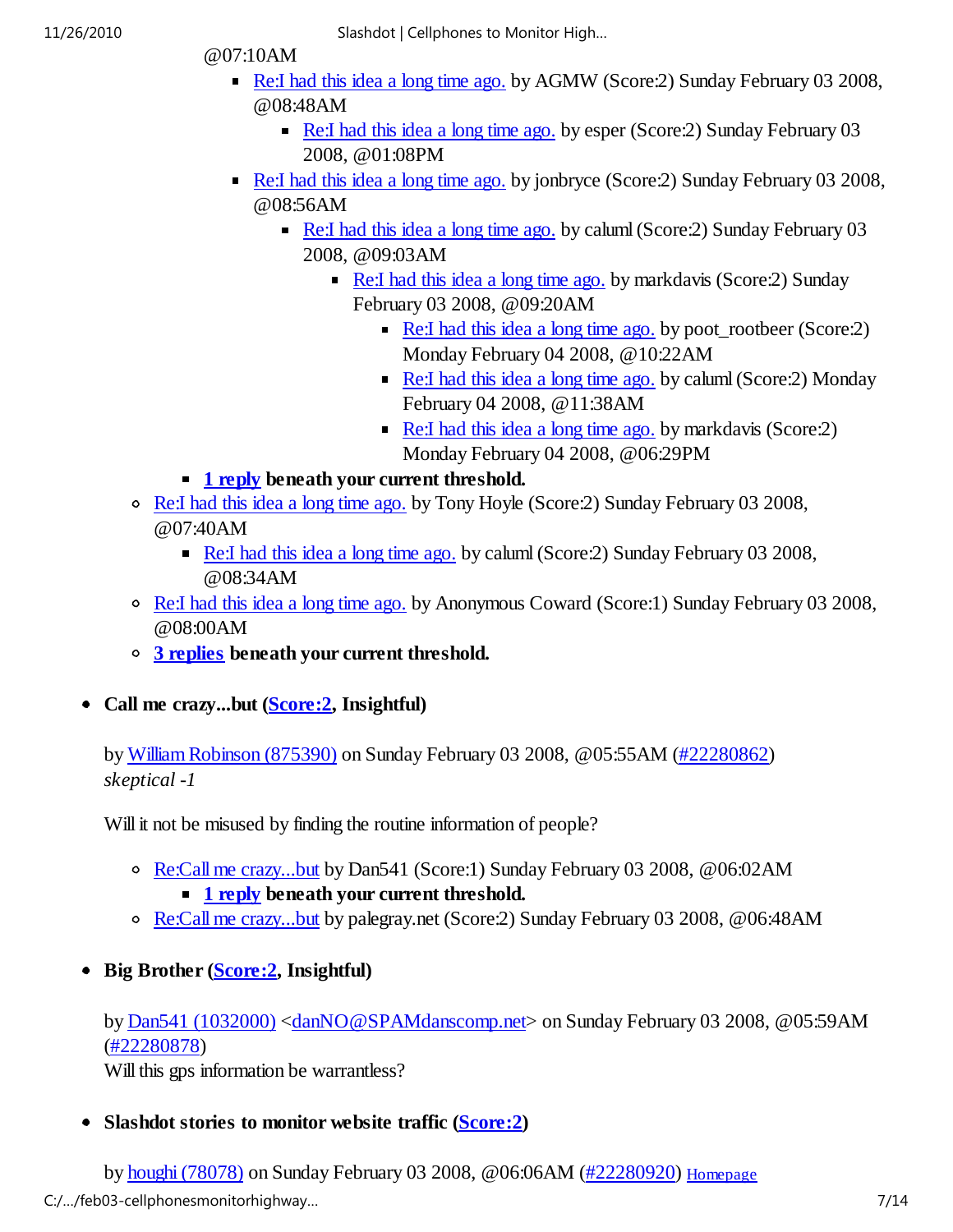On Fberuary 3, 2008, about 100.000 Slashdot readers will participate in the clickvertising experiment, using website increase to Ronad Piquepailles site. ...

#### **"What did you do..." (Score:1, Flamebait)**  $\bullet$

by FreeDisk.nl (1181167) on Sunday February 03 2008, @06:06AM (#22280922) "So Dad, what did you do while you were in college?"

"Well son, I helped testing this monitoring system that allows the government and some big companies to track your every move nowadays. But in my time, they only used it to do a traffic thingy."

#### **Cell phones and GPSes (Score:1)**  $\bullet$

by amasiancrasian (1132031) on Sunday February 03 2008, @06:09AM (#22280932) I never understood why GPS is considered such a good feature in a cell phone. On the contrary, it is possibly a bad thing, given the number of cases of wire tapping, cell phone eavesdropping (even when turned off [zdnet.com]). We already have enough privacy concerns given that triangulation can already tell a close-enough location of a cell phone user.

- Cellphone triangulation by boris the engineer (Score:1) Sunday February 03 2008, @06:29AM
- Re:Cell phones and GPSes by esper (Score:2) Sunday February 03 2008, @01:13PM

### **Call me olde fashioned but... (Score:3, Insightful)**

by blacklabelsk8er (839023) on Sunday February 03 2008, @06:21AM (#22280980) Homepage Journal The more I see stories like this, the more I feel that a full-on Big Brother world could be oncoming. Sure, it could provide all kinds of data on the technicalities of GPS tracking via mobile phone triangulation or whatnot, but how much danger is there that these kinds of 'experiments' could be field tests for a greater invasion of privacy? RealID or even RFID, combined with this sort of GPS tracking could provide all the pieces needed to make our highway system a channelized control mechanism.

I should be more 'forward thinking' for my age I suppose. Does anyone else think that our privacy outweighs the convenience that realtime navigation and itinerary interactivity could potentially provide?

- Re:Call me olde fashioned but... by rohan972 (Score:1) Sunday February 03 2008, @06:46AM
- **1 reply beneath your current threshold.**

### **TomTom HD traffic does this without GPS (Score:1)**

by rigolo (416338) on Sunday February 03 2008, @06:22AM (#22280982)

Last year TomTom announced their HD Traffic system http://www.tomtom.com/news/category.php? ID=4&NID=389&Language=4 [tomtom.com] that is using GSM handset location information from Vodafone to determine traffic conditions on dutch highways. Every 3 minute TomTom gets raw, anonymous handset location data from Vodafone. This data is then processed to determine where on the high ways large concentrations of mobile phones are moving slow. This might mean that there is a traffic jam at that location.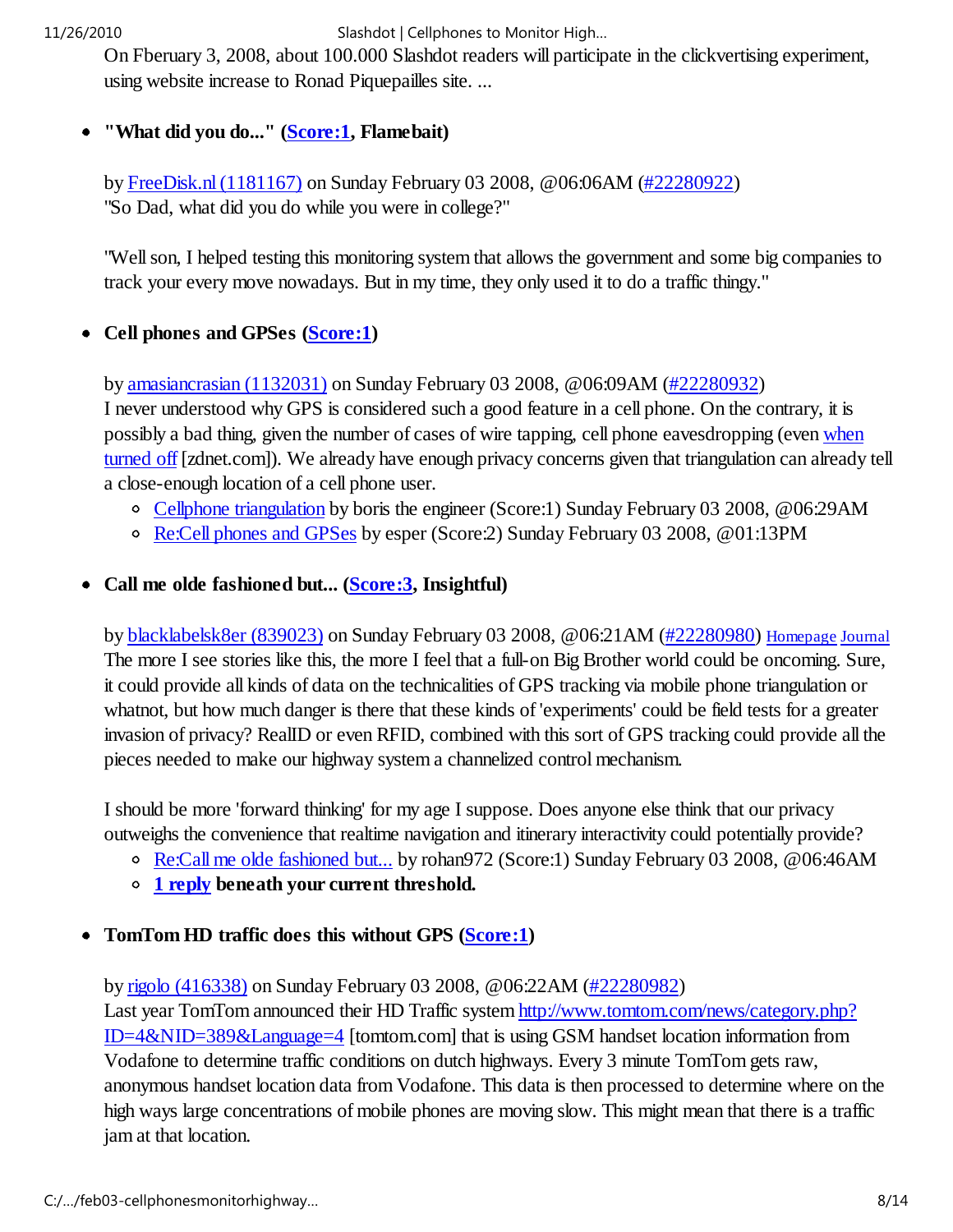Each TomTom with HD traffic will also be equiped with a GSM sim and this enhanced traffic information is send via GPRS to these devices.

Some people are questioning the validity of their claims that this give better traffic details that current methodes. What is a car has broken down? will it trigger a traffic jam notification? How about paralell roads that are jammed? Or taxi's waiting at the trainstation for a pick up?

- Re:TomTom HD traffic does this without GPS by Dan541 (Score:1) Sunday February 03 2008, @08:16AM
- **solution? (Score:1)**

by robo\_mojo (997193) on Sunday February 03 2008, @06:49AM (#22281072) Turn off the phone when you're driving.

• Being the proud owner of one of theese things.. (Score:1)

by mille666 (798904) on Sunday February 03 2008, @06:49AM (#22281074) Homepage ..I would suggest bringing their battery charger along. 10miles with the GPS enabled is a little on the excessive side for the N95.

### • Old. (**Score:1**)

by Kankraka (936176) on Sunday February 03 2008, @06:53AM (#22281088) Is it just me.... or.... did I read the same article on /. a few months back?

- Re:Old. by MollyB (Score:2) Sunday February 03 2008, @08:28AM
	- Re:Old. by Kankraka (Score:1) Sunday February 03 2008, @12:25PM
- How is this amazing? (Score:1)

by ephemeralspecter (990286) on Sunday February 03 2008, @07:28AM (#22281220)

The only difference between this and what is done regularly by transportation research groups is the fact that instead of using normal gps devices, they just happen to be cell phones as well this time... I personally covered a few drive shifts when some of the interns where I work couldn't make it.

### • It's called gBook MX in Japan (Score:1)

by macdigger (1031146) on Sunday February 03 2008, @08:23AM (#22281394) Homepage I have a system like that already installed on my car. It's called gBook  $MX$  ( $\frac{http://g-1]{\ldots}$ book.com/pc/default.asp [g-book.com] ) In Japan, we already have a system called VICS ( http://www.vics.or.jp/english/index.html [vics.or.jp] ) which monitors traffic on highways and some big/medium sized roads, using sensors placed over the road to track the speed of car flow, and then this information is gathered, processed and broadcasted to cars' navigation systems (by an FM radio signal, afaik) in a form of level of traffic on roads (which then used by navigation system to lay out the most optimal route) However, I think about a year ago, Toyota have created another system called gBook MX (there also was gBook alpha variation, but honestly I don't know much about it). gBook MX (in addition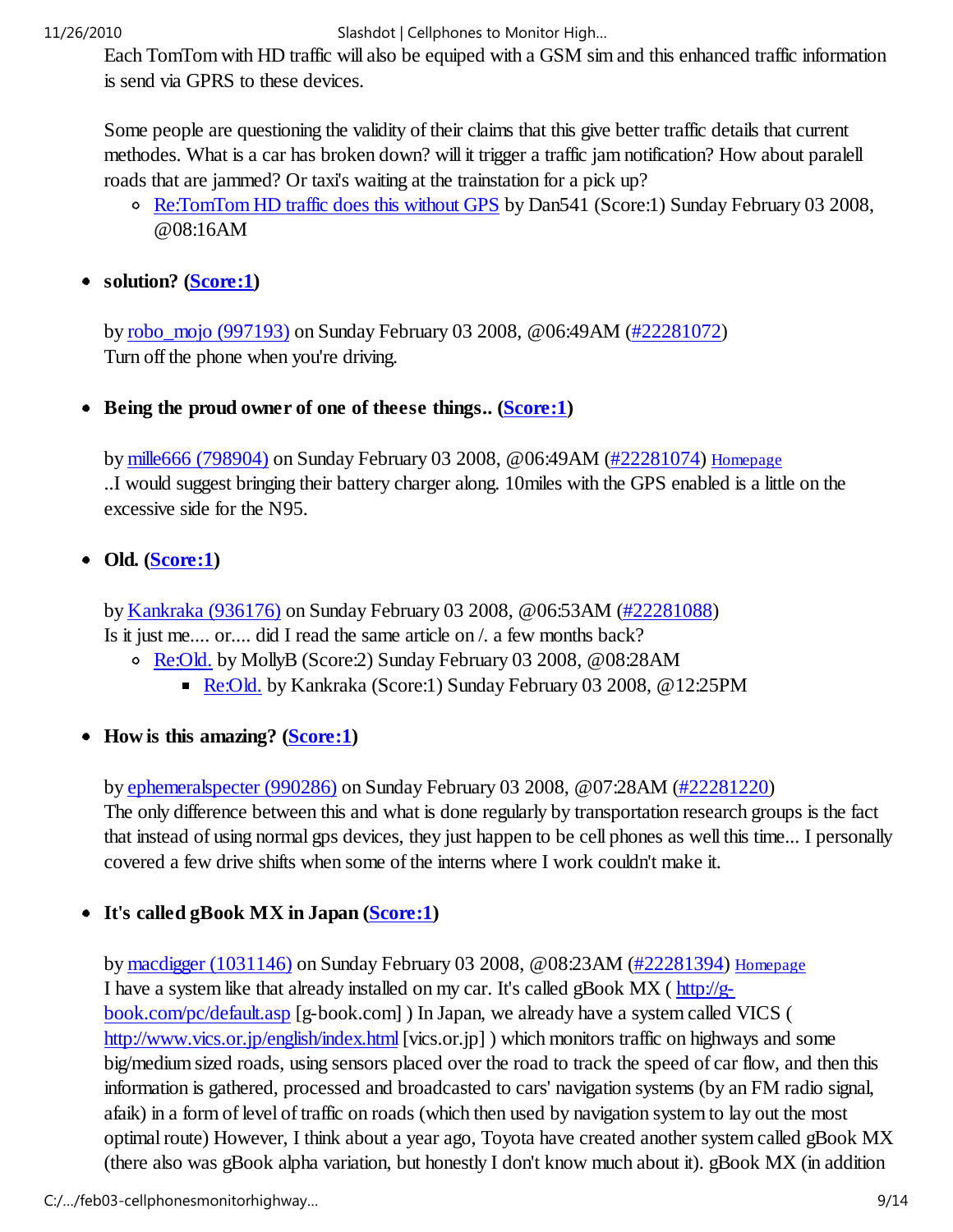to allowing you to wirelessly access information which is not on a navi's hard drive), also supports centralized traffic monitoring system similar to the one in TFA. Basically, your navigation system is connected to the W-CDMA network (provided by Japanese mobile operator AU), and sends position of the car while it's on the move, to the data center, every 5 or 10 seconds. This information is processed and broadcasted you back in the similar way as VICS above. Navigation systems which support gBook MX come in two flavors - ones with built-in transmission module (so you basically have a mobile phonelike transmitter built into your car), and the ones which allow you to pair your mobile with the navigation using Bluetooth (that's the type I have). So I just basically enter my car, start the engine, the navigation system automatically connects to my phone, and I become a GPS broadcaster of a sort (my coordinates are broadcasted to data center every 10 seconds - and it would be every 5 seconds if I had a buillt-in broadcasting module). The traffic for this broadcast is pretty low so I don't really care if my monthly bill goes up by 100-200 yen/month (after all, it's so cool to be a part of this new system ;) What's good about gBook MX is that it allows traffic monitoring for smaller roads, where there are no VICS sensors installed. Toyota said that it needs at least 100,000 cars equipped with gBook MX-compatible modules in order to get adequate coverage of the country. I don't know how many cars have this system on-board yet, though. But once the system is in place (it's already in place, but I think the number of "compatible" cars is still lacking somehow), this will be another way to escape traffic jams..

Re:It's called gBook MX in Japan by macdigger (Score:1) Sunday February 03 2008, @08:25AM

#### **Between Hayward and Freemont? (Score:2)**  $\bullet$

by Kelz (611260) on Sunday February 03 2008, @08:27AM (#22281406) Slow from 6-9:30 and 4:30-7:00, mostly northbound in the morning, mostly southbound in the evening. When do I get my grant money?

• Constant Surveillance but "This is just a test" (Score:1)

by sciop101 (583286) on Sunday February 03 2008, @08:37AM (#22281440) Bad idea! Constant Surveillance and privacy invasion.

Somebody will come up with a "friendly" name, such as *Living Vigilance* .

- 1. Cell Phone transmits location, receives location-based advertisements.
- 2. Smile & Wave at Security Camera.
- 3. REAL ID\driver's license (still in pocket) scanned at shop entrance.
- 4. Smile & Wave at Security Camera.
- 5. Credit card scanned at purchase. Purchases registered and recorded.
- 6. Smile & Wave at Security Camera.

### **1 reply beneath your current threshold.**

**Why Phones? (Score:2)**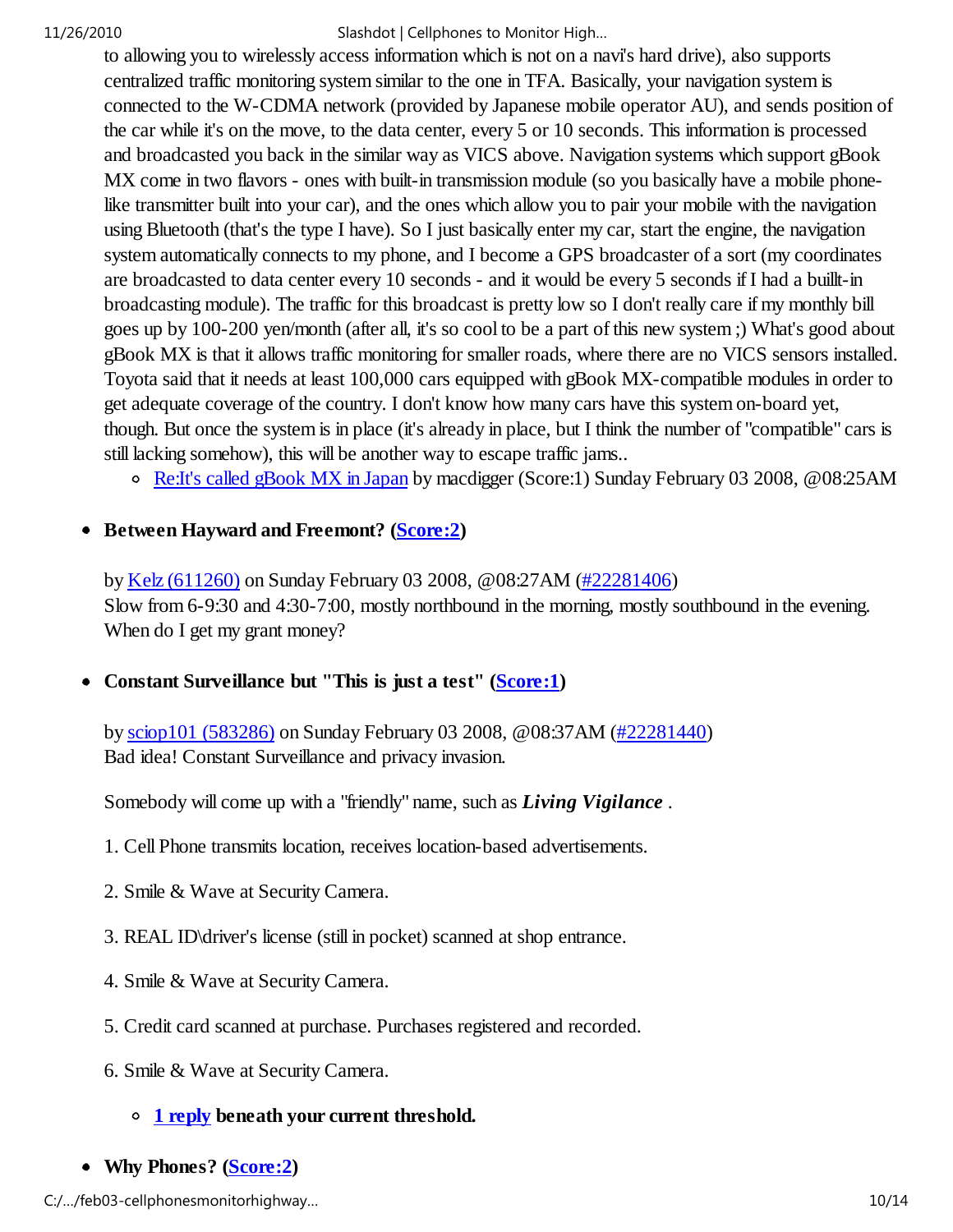by tomhath (637240) on Sunday February 03 2008, @10:08AM (#22281786)

It doesn't make sense to use phones or triangulation to track cars. Keep in mind that driving is a highly regulated privilege, not a right. Within a few years you can be pretty sure that a GPS will be required in every motor vehicle (looking at you, sport bike riders). Have fun getting out of those speeding tickets, claiming you stopped at the stop sign, weren't weaving all over the road, weren't at the bank when it was robbed, etc. It's going to happen.

- Re:Why Phones? by vertinox (Score:2) Sunday February 03 2008, @10:27AM
	- Re: Why Phones? by tomhath (Score: 2) Sunday February 03 2008, @12:07PM

### **Will I be stuck? (Score:1)**

by EB FE (1208132) on Sunday February 03 2008, @10:11AM (#22281804) I am constantly forgetting my cell phone at home or at work. Will I then get to a red light and be stuck because the GPS says I'm not there?

#### **bigbrother vs Nokia N95 (Score:2)**  $\bullet$

by 4D6963 (933028) on Sunday February 03 2008, @10:21AM (#22281856) Homepage Journal

The bigbrother tag amuses me, because it seems to imply that this cell phone GPS thing could be used against your will to track you or something. Well I've got a N95 and I have no fear of that happening, because for the GPS to synchronise you need to slide your cell phone out and wait about one minute and a half in a clear outdoors location. So clearly using a N95 you can be sure that the GPS will only be used if you want it to be used.

Re:bigbrother vs Nokia N95 by Forbman (Score:2) Sunday February 03 2008, @01:49PM

### **Anonymyzed access protocol (Score:2)**

by Craig Ringer (302899) on Sunday February 03 2008, @11:38AM (#22282276) Homepage Journal It'd be interesting to provide a facility in phones to help make this less prone to privacy issues & semi-legal use by law enforcement. For example, allowing stations to poll passing phones for position and "instantaneous" speed (calculated internally by the phone using, say, the last 3 GPS position checks). Something like that would permit phone responses to omit any unique identifier since there would not be as much of a need to connect multiple responses from a single unit.

An alternative would be to generate a short-lived random ID on the first request by a base station and have it expire after, say, 2 minutes, with no record of it being retained in the phone.

Personally, I'd actually like it if things like phone and vehicle GPS could be used to enforce road safety rules... if I could trust the police to use it only for what they're legally allowed to use it for, rather than for random fishing expeditions and illegal surveillance. Since that'll NEVER happen, I guess the only option is strong anonymity for this sort of data collection.

### • Not new. (**Score:2**, Interesting)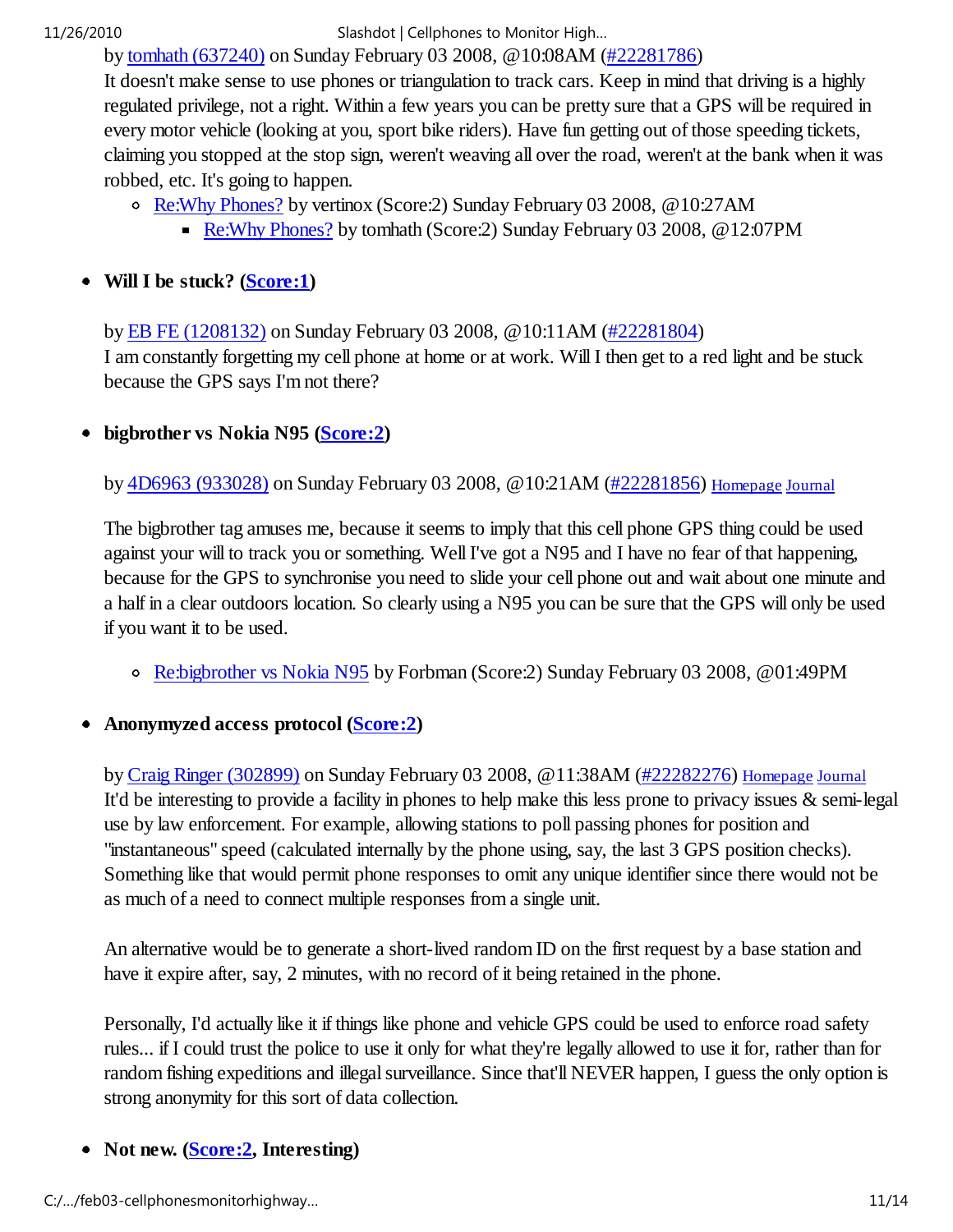by Blrfl (46596) on Sunday February 03 2008, @12:42PM (#22282734) Homepage

This isn't new by any stretch of the imagination.

In 1994 (that's pushing **two decades ago**) I worked on a pilot project with Bell Atlantic Mobile (now Verizon), FHWA, Virginia DOT and the Maryland DOT that tracked mobile phones along the Washington, DC Beltway. The phones didn't have to cooperate, and it was also discovered that call rates went through the roof just as backups started to form. A bunch of the technology we developed ended up in some of the early E911 systems.

o Re:Not new. by Blrfl (Score:1) Sunday February 03 2008, @12:45PM

• Real Time Earthquake Monitoring (Score:2)

by rotenberry (3487) on Sunday February 03 2008, @01:39PM (#22283136)

Anyone who has lived in an earthquake zone knows that even a ten second warning of an impending earthquake could save many lives. Dive under a desk, stand in a door frame, get out of an elevator, stop your car, etc.

I wonder if cell phones equipped with GPS and an accelerometer could provide such a warning? Even if only twenty per cent of the accelerometers registered abnormal acceleration, a real time analysis of the data would show the distinctive expanding wave front that could only be caused by a major earthquake. People could then be alerted by cell phone or radio.

### **Track Me? Sure! (Score:2)**

by morari (1080535) on Sunday February 03 2008, @01:44PM (#22283170) Journal Just another reason why *not* having a mobile telephone is better.

### **How is this a story? (Score:2)**

by Jason Pollock (45537) on Sunday February 03 2008, @05:21PM (#22284998) Homepage How is it a story that a bunch of students are going to try to do this, when there are already commercial services providing the same information? Heck, /. even covered this back in 2005!

http://yro.slashdot.org/article.pl?sid=05/11/19/143247 [slashdot.org]

And that was something like the 4th time the story had been posted.

there's also:

http://www.tgdaily.com/content/view/30723/113/ [tgdaily.com]

and these guys have been around for ages.

http://www.zipdash.com/ [zipdash.com]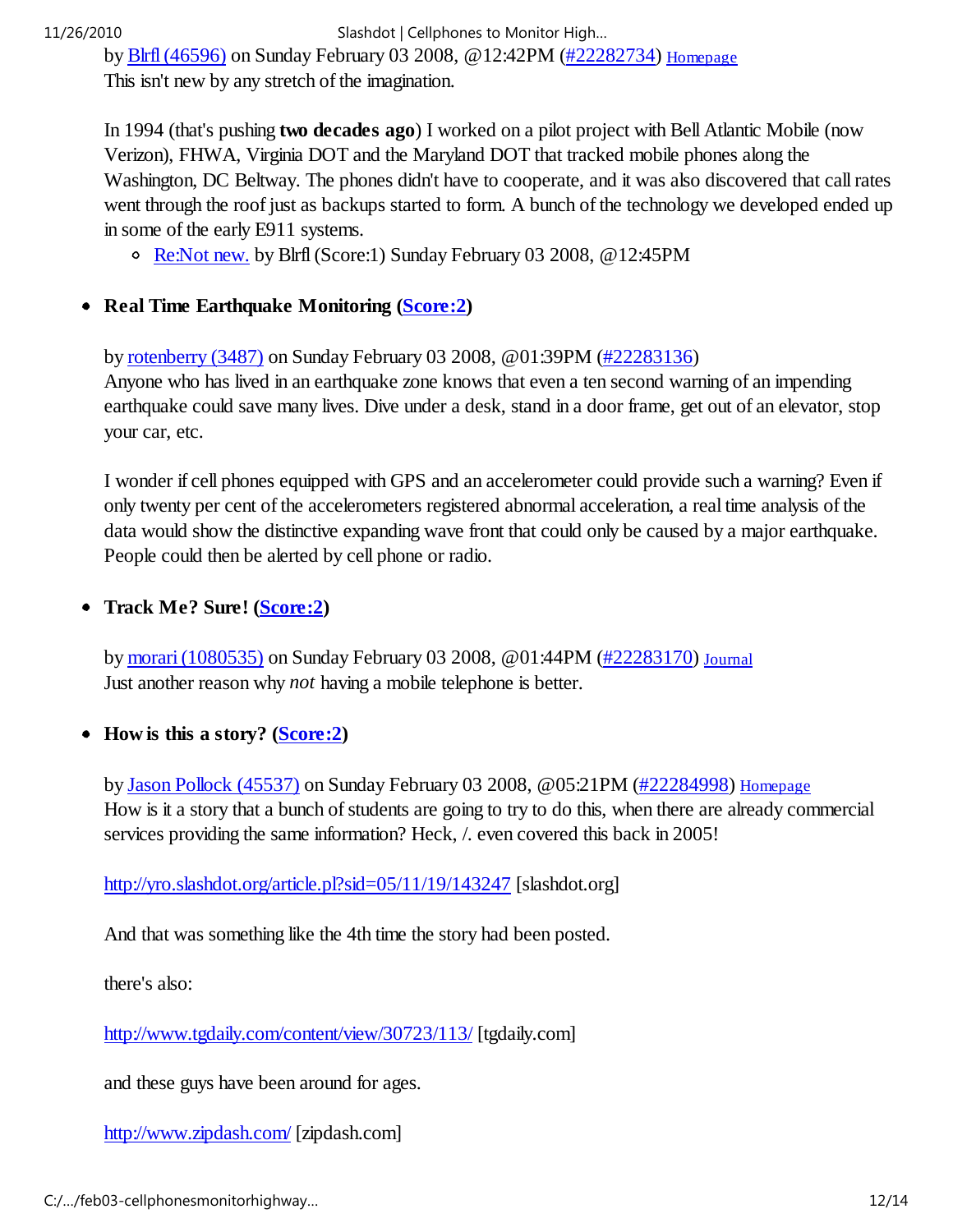You know what? If they were running a free service that everyone could register with, and it integrated with google maps, then it would be a story.

Oh wait, ZipDash was bought by Google back in 2004...

The news here? That they're paying US\$250 for the days work.

#### **detection? (Score:1)**  $\bullet$

by garwain (688087) on Monday February 04 2008, @10:03AM (#22290128) And how will this system tell if there road is blocked stopping traffic, or if the road is empty and everyone with cellphones are sitting at the cafe or pub?

#### $\bullet$ **WARNING: PARENT IS TROLL (Score:1)**

by SirBudgington (1232290) on Sunday February 03 2008, @06:00AM (#22280882) The link leads to the GNAA final measure. Don't click, it even ruins Firefox on ubuntu.

### **Parent**

- Re:WARNING: PARENT IS TROLL by Datamonstar (Score:3) Sunday February 03 2008, @06:06AM
- Re:WARNING: PARENT IS TROLL by xaxa (Score:2) Sunday February 03 2008, @06:38AM
- **Re:I only care about getting me there (Score:5, Interesting)**

by lukas84 (912874) on Sunday February 03 2008, @06:24AM (#22280990) Homepage No country i know has got mass transit that allows you to ditch the car.

I live in Switzerland, and some people argue that it has one of the best mass transit systems in the world if that is true, other country must REALLY be in a heap of shit, because it sucks bad here.

Mass Transit just isn't flexible enough to help most people. There are cases where it might be better than sitting on congested streets, but that doesn't make it good. If i expect congestion, i'll just take the motorcycle instead of the car - this has downsides of it's own, but it's still better than taking the train or bus.

### **Parent**

- Re:I only care about getting me there by matt4077 (Score:2) Sunday February 03 2008, @08:35AM
	- Re:I only care about getting me there by lukas 84 (Score:1) Sunday February 03 2008, @10:37AM
		- Re:I only care about getting me there by matt4077 (Score:2) Monday February 04 2008, @07:11PM
- I live in tUSA by stomv (Score:3) Sunday February 03 2008, @09:47AM